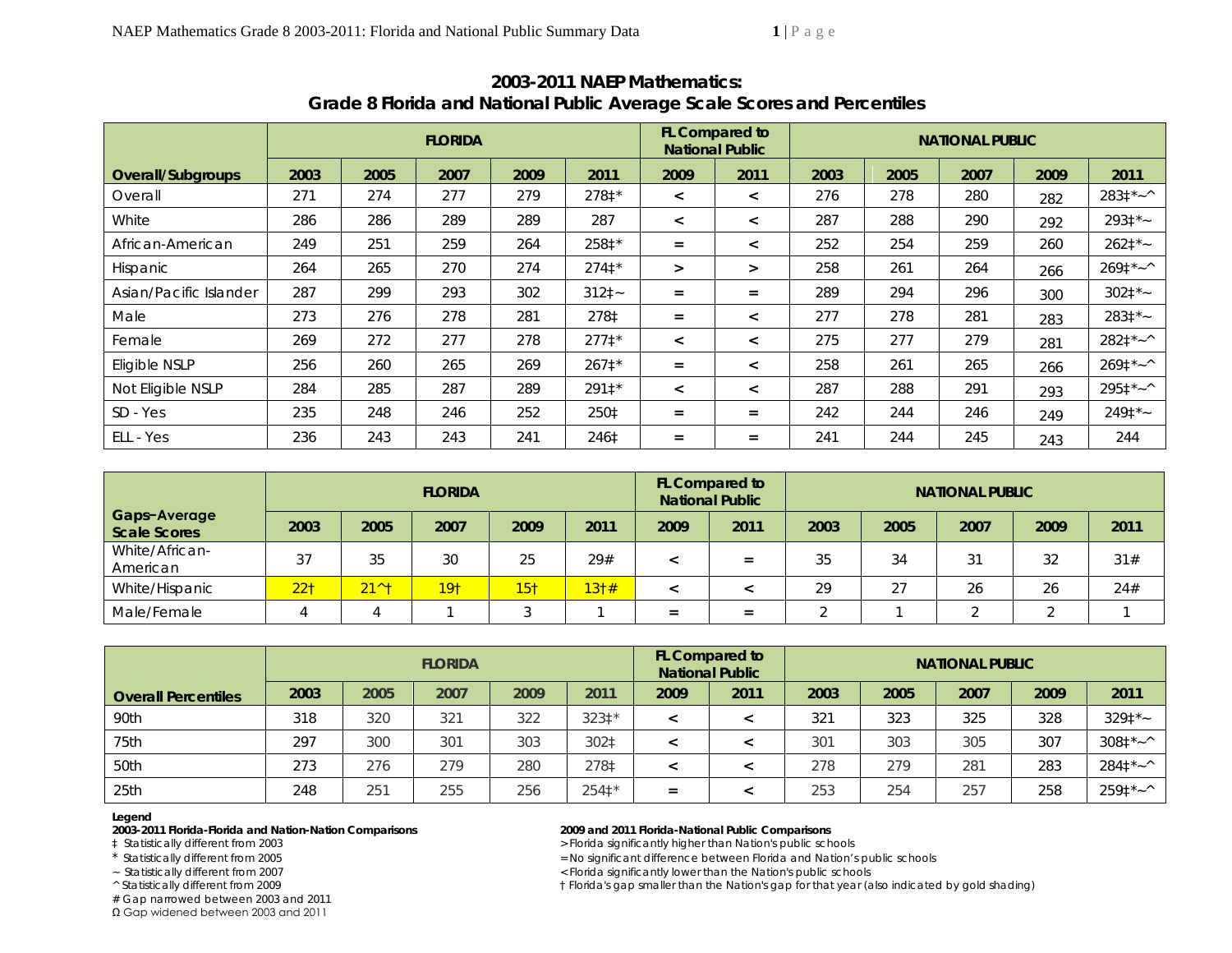|                        |      |      | <b>FLORIDA</b> |      |                  | FL Compared to<br><b>National Public</b> |                          | <b>NATIONAL PUBLIC</b> |      |      |      |                         |
|------------------------|------|------|----------------|------|------------------|------------------------------------------|--------------------------|------------------------|------|------|------|-------------------------|
| Overall/Subgroups      | 2003 | 2005 | 2007           | 2009 | 2011             | 2009                                     | 2011                     | 2003                   | 2005 | 2007 | 2009 | 2011                    |
| Overall                | 62%  | 65%  | 68%            | 70%  | 68%‡             | $=$                                      | $\,<\,$                  | 67%                    | 68%  | 70%  | 71%  | $72\%$ <sup>*</sup> ~ ^ |
| White                  | 78%  | 78%  | 80%            | 80%  | 79%              | $=$                                      | $\prec$                  | 79%                    | 79%  | 81%  | 82%  | $83\%$ ‡*~              |
| African-American       | 36%  | 39%  | 48%            | 53%  | 46%‡             | $\geq$                                   | $\overline{\phantom{a}}$ | 39%                    | 41%  | 47%  | 49%  | $50\%$ ‡*~              |
| Hispanic               | 53%  | 56%  | 61%            | 66%  | 65%‡*            | ⋗                                        | $\geq$                   | 47%                    | 50%  | 54%  | 56%  | $60\%$ <sup>*</sup> ~ ^ |
| Asian/Pacific Islander | 75%  | 87%  | 80%            | 87%  | 92%              | $=$                                      | $=$                      | 77%                    | 81%  | 82%  | 84%  | 85%‡*~                  |
| Male                   | 64%  | 67%  | 68%            | 71%  | 68%              | $=$                                      | $\prec$                  | 67%                    | 68%  | 71%  | 72%  | $72\%$ ‡*~              |
| Female                 | 59%  | 63%  | 68%            | 69%  | 68%‡*            | $=$                                      | $\prec$                  | 66%                    | 67%  | 70%  | 71%  | $72\%$ $\ddagger$ * ~ ^ |
| Eligible NSLP          | 45%  | 50%  | 55%            | 59%  | 57%‡*            | $=$                                      | $=$                      | 47%                    | 51%  | 55%  | 57%  | 59%‡*~^                 |
| Not Eligible NSLP      | 75%  | 77%  | 78%            | 80%  | 81% $\ddagger$ * | $\,<\,$                                  | $\overline{\phantom{0}}$ | 78%                    | 79%  | 81%  | 83%  | $84\%$ $\ddagger$ * ~ ^ |
| SD - Yes               | 24%  | 37%  | 34%            | 39%  | 34%‡             | $=$                                      | $=$                      | 29%                    | 31%  | 33%  | 36%  | 35% $\ddagger$ *        |
| ELL - Yes              | 22%  | 30%  | 28%            | 30%  | 33%              | $=$                                      | $=$                      | 26%                    | 29%  | 30%  | 28%  | 28%                     |

## **2003-2011 NAEP Mathematics: Grade 8 Florida and National Public Percent at or Above** *Basic*

| Gaps-Percent at or         |      |      | <b>FLORIDA</b> |      |       | <b>FL Compared to</b><br><b>National Public</b> |      | <b>NATIONAL PUBLIC</b> |      |      |      |      |
|----------------------------|------|------|----------------|------|-------|-------------------------------------------------|------|------------------------|------|------|------|------|
| Above Basic                | 2003 | 2005 | 2007           | 2009 | 2011  | 2009                                            | 2011 | 2003                   | 2005 | 2007 | 2009 | 2011 |
| White/African-<br>American | 42%  | 39%  | 32%            | 27%1 | 33%#  |                                                 | =    | 40%                    | 38%  | 34%  | 33%  | 33%# |
| White/Hispanic             | 25%  | 22%† | 19%†           | 14%1 | 14%1# |                                                 |      | 32%                    | 29%  | 27%  | 26%  | 23%# |
| Male/Female                | 5%   | 4%   | 0%             | 2%   | 0%    |                                                 |      | $1\%$                  | 1%   | 1%   | 1%   | 0%#  |

## **Legend**

**2003-2011 Florida-Florida and Nation-Nation Comparisons 2009 and 2011 Florida-National Public Comparisons** 

# Gap narrowed between 2003 and 2011

Ω Gap widened between 2003 and 2011

> Florida significantly higher than Nation's public schools

- \* Statistically different from 2005 <br>
Statistically different from 2007 <br>
Statistically different from 2007 <br>
Statistically different from 2007 <br>
Statistically different from 2007 <br>
Statistically different from 2007 <br>
Stat
	- ~ Statistically different from 2007 < Florida significantly lower than the Nation's public schools

^ Statistically different from 2009 † Florida's gap smaller than the Nation's gap for that year (also indicated by gold shading)